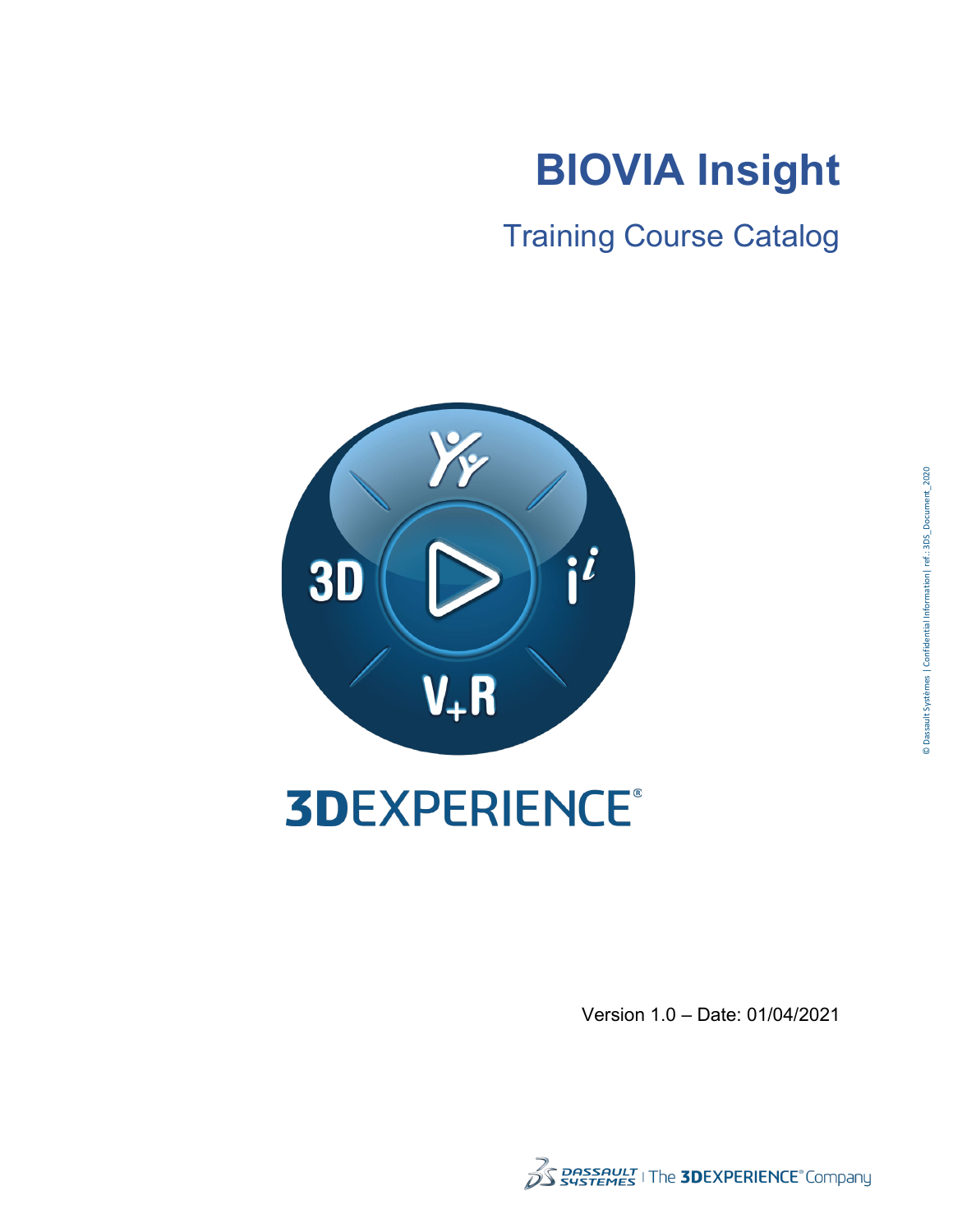# **Insight Course Catalog**

# **Table of Contents**



 $\overline{\textbf{H}}$ 

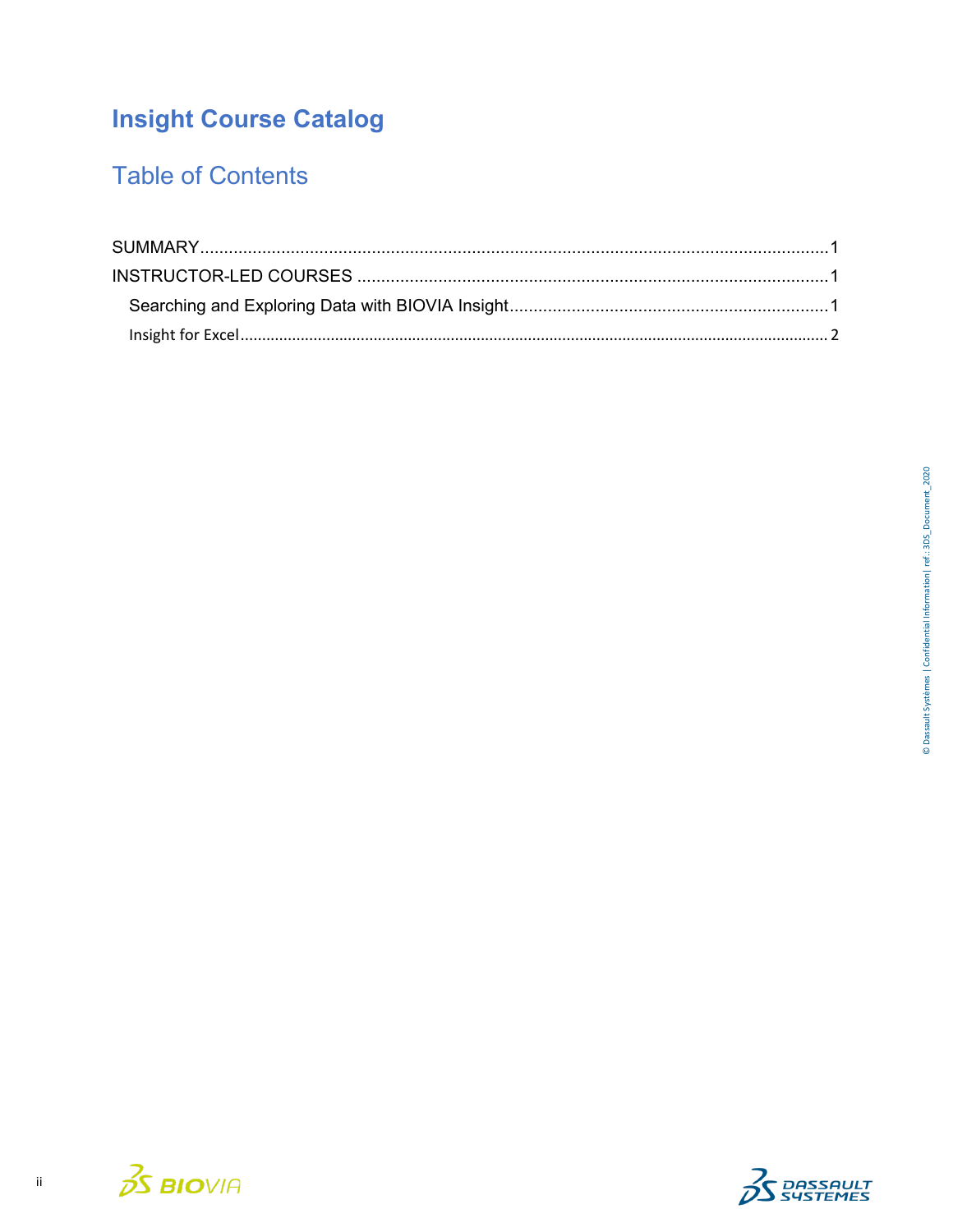### <span id="page-2-0"></span>**SUMMARY**

We are proud to offer a variety of courses to meet your organization's needs, ranging from navigation basics to advanced technical courses. Customized courses can be designed to meet your organization's specific needs. For more information on customization, please contact your Account Manager.

#### **Delivery Methods:**

<span id="page-2-1"></span>• **Instructor-Led Training**: Facilitated by an instructor, this training takes place at your location or through a virtual classroom. Onsite courses offer hands-on exercises to enhance the learning experience. In remote classes, hands-on exercises are assigned as homework, rather than during class time.

## **INSTRUCTOR-LED COURSES**

## <span id="page-2-2"></span>**SEARCHING AND EXPLORING DATA WITH BIOVIA INSIGHT**

BIOVIA Insight is a web-based application that supports your decision-making processes by enabling you to find, browse, analyze, visualize, and share scientific data. This course focuses on how to use Insight, a web-based application that supports your scientific collaboration and data driven discoveries. You will learn how to search and browse data using standard and custom forms. Students are also taught how to use in-built tools to refine and analyze scientific data, customize the display, and share the findings with others.

<span id="page-2-3"></span>

| <b>Topics</b>                | <b>Details</b>                               |
|------------------------------|----------------------------------------------|
| • Insight Overview           | <b>Duration:</b> 1/2-day                     |
| • Architecture and Interface | Level: Beginner                              |
| • Search Data Sources        | <b>Prerequisites: None</b>                   |
| • Create Forms               | <b>Location: Onsite or Virtual Classroom</b> |
| $\bullet$ Refine Data        |                                              |
| • Configure Data Display     |                                              |
| • Combine and Export Data    |                                              |
|                              |                                              |
|                              |                                              |